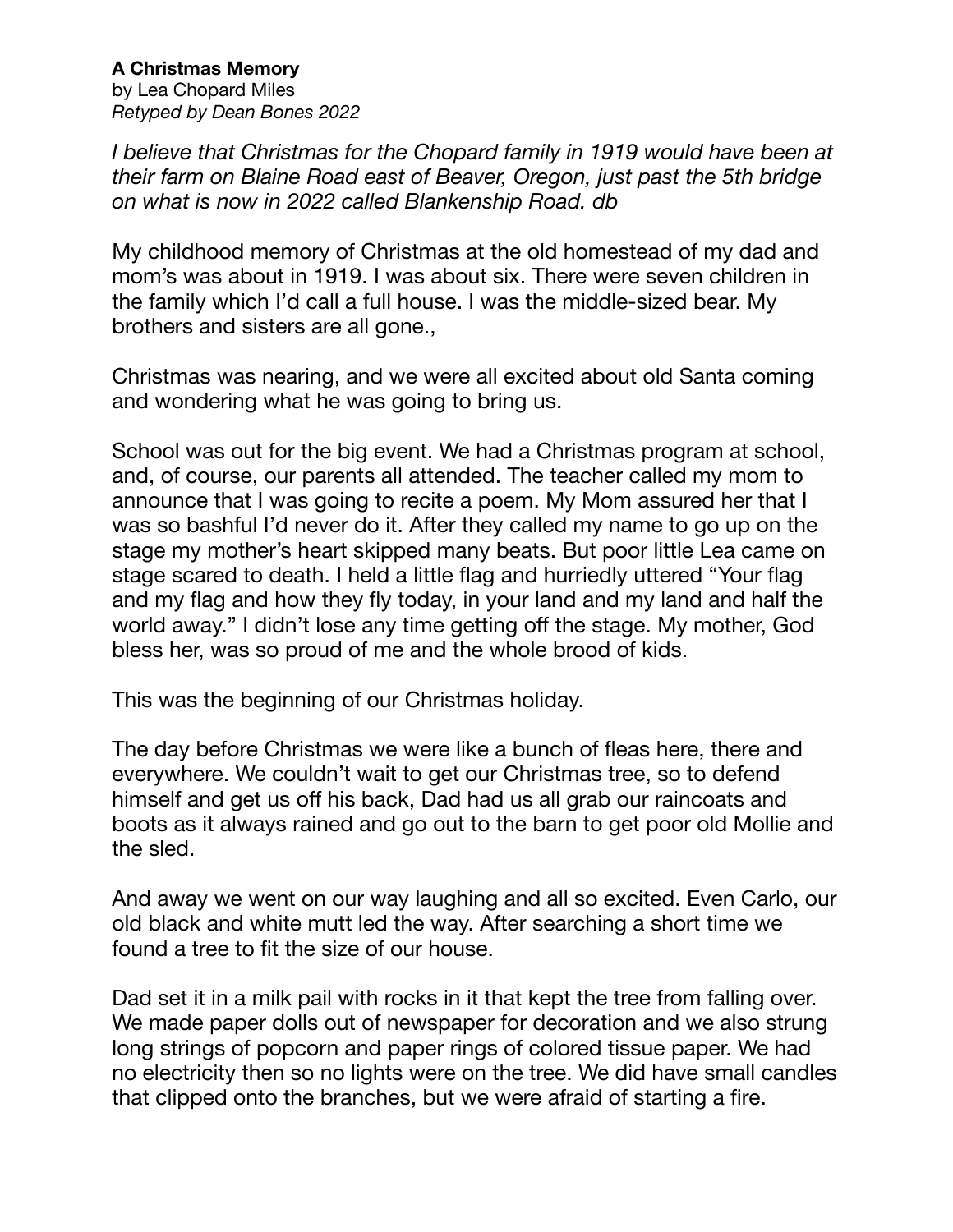One of the highlights of Christmas was when we walked to the mailbox about one/fourth mile. Mom always got a big box of Sampler chocolate candy from the Headlight Herald. She was a news correspondent for nearly 50 years. The candy was such a treat as we only had it for the holidays. We also had a stocking full of hard tack (candy) that the grocery many gave Dad for paying his monthly grocery bill. We were so happy with so little.

Finally, on Christmas eve we wanted to stay up and see Santa so we took our baths in the big wash tub and then on with our night clothes and down around the big black wood stove we all laid like cord wood., Dad said Santa couldn't come down the chimney on account of the big fire and smoke. We laid there watching Grandma knitting socks for us kids. The old coal oil lamp was flickering and made such a small amount of light that I don't know how she could see. We were so excited, and we had to be real quiet. I can see old Dad, God bless him, sitting by himself in the corner in an old rocking chair, his old pipe in his hand and listening to Amos & Andy on his old Edison battery radio.,

The warmth of the old wood stove finally won the battle with the sandman, so we were sent upstairs to our bedroom with the oil fairy leading us like a bunch of sheep; the oldest girl leading us with the coal oil lamp. After a lot of turning and twisting we went to sleep.

Next morning we all popped out of bed like jacks-in-box and down the stairs to see if Santa had arrived in the night. Dad explained that it was raining so hard Santa's reindeer couldn't make the trip because the mud was so deep. Dad had to help deliver a load with old Mollie; she was such a hard working old nag.

Well, we looked under the tree for our gifts. Santa didn't bring us expensive presents. as this was during the depression. Us girls got paper doll books to cut out and crocheted gloves and caps and handkerchiefs. The boys got ties and rubber balls. Mother was happy to get a comb to put in her long hair, and Dad got a can of George Washington smoking tobacco and a plug of chewing tobacco that my Mom didn't appreciate. We each received an orange and a few walnuts in our socks. We were so happy over an orange as we didn't have any except at Christmas. By the